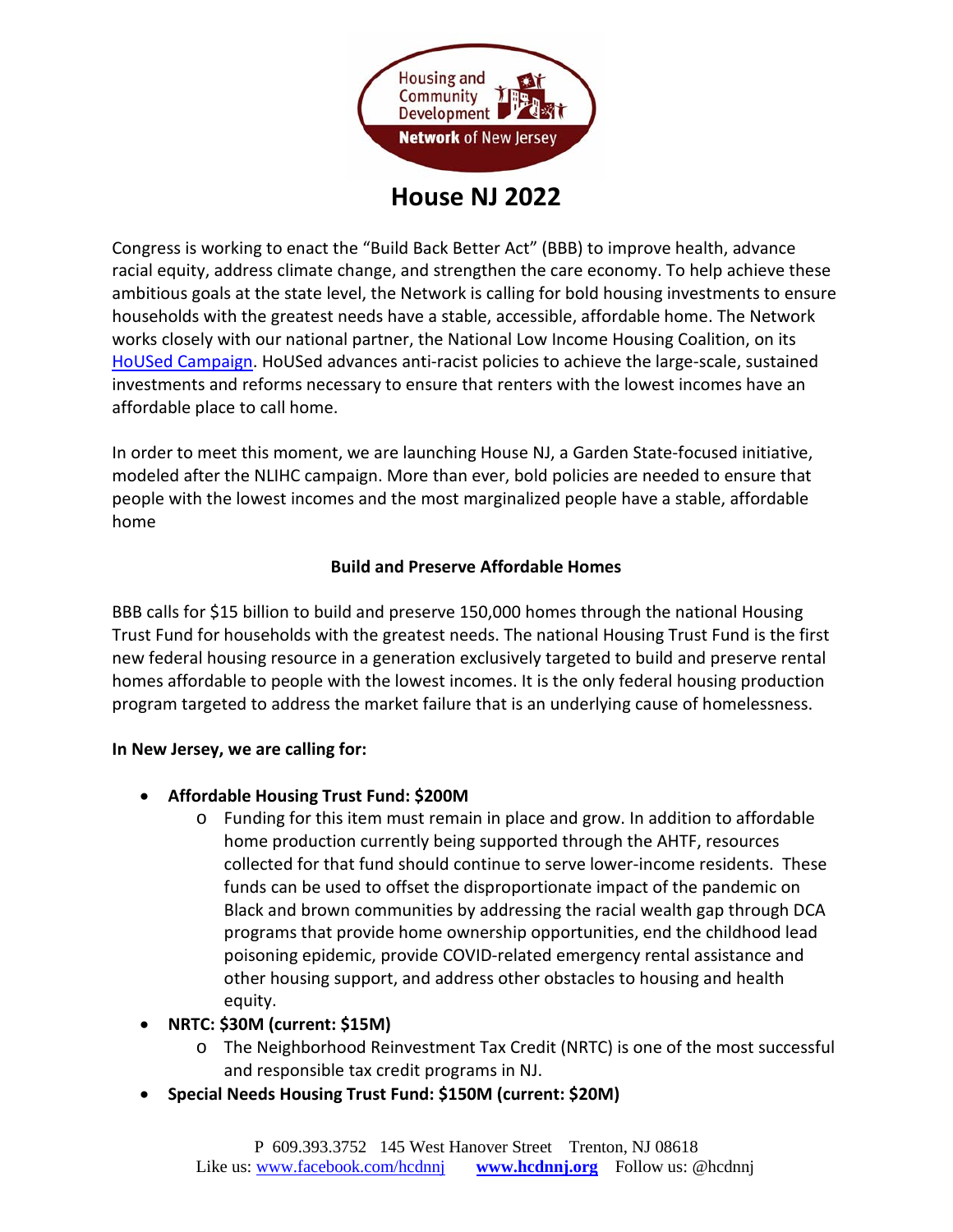- **Lead Prevention and Weatherization: \$30M (current: \$10M)**
- **HMFA Lending (CHOICE & Small Rental): \$125M**
	- o Infill Housing/Multifamily Renovation (\$20M);
	- o Gap Financing for Materials Costs (\$10M);
	- o Nonprofit Home Repair Programs (\$20M);
	- o Nonprofit Rental Rehab (\$25M);
	- o Create new affordable rentals, 5-25 units (\$50M)
- **First Generation Homeownership: \$50M**
	- o Increasing homeownership for first-generation homebuyers is a new allocation and would be transformational in creating generational wealth, especially for Black and Brown residents.

## **Rental Assistance Expansion**

BBB calls for \$25 billion to expand rental assistance to an additional 300,000 extremely lowincome households, including those experiencing and at risk of homelessness. Rental assistance is a critical tool for helping the lowest-income people afford decent, stable, accessible housing, and it has a proven track record of reducing homelessness and housing poverty. A growing body of research finds that rental assistance can improve health and educational outcomes and increase children's chances of long-term success.

#### **In New Jersey, we are calling for:**

- **\$35M for the State Rental Assistance Program's project-based vouchers**. This request indicates new COVID relief federal funding that cannot be used for annual appropriations. We are asking for additional money for Project based Rental Assistance which would help our members' projects;
- **\$175M in Emergency Rental Assistance**: This would create an opportunity to end homelessness for all people currently homeless rather than a Band-Aid approach to emergency assistance.
- **\$85M for Homelessness Prevention Programs:** 
	- o Hotel & Motel Purchase (\$30M);
	- o Prevent homelessness by helping people address emergencies (\$25M);
	- o Landlord incentive to accept vouchers.
	- o Funding for PHAs for small area rents and housing search (\$30M)

# **Lead Paint Inspections**

**Bills that require** lead paint inspections prior to tenant turnover, along with establishing educational programs about lead paint poisoning, were signed by the governor this past summer.

• \$3.9M budgeted from the general fund;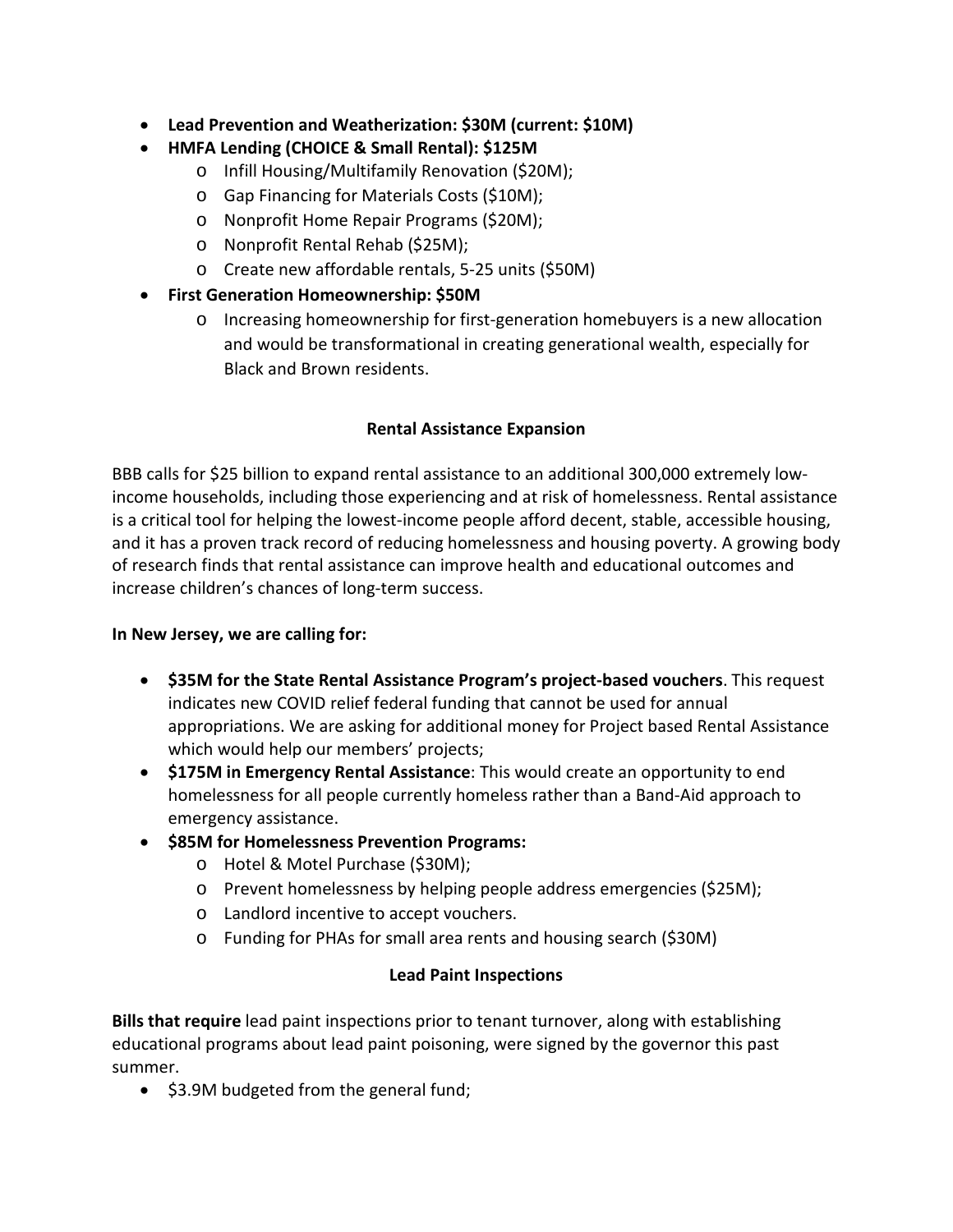• Because the bill will result in more lead inspections, the state anticipates an increase in the individual \$20 inspection fees per housing unit that are deposited into the Lead Hazard Control Assistance Fund.

#### **Code Blue**

When temperatures drop below freezing, and conditions pose a threat to individuals who are homeless.

• Last year's state budget appropriated \$2.5 million for Code Blue. That allocation needs to stay in place to give municipalities adequate resources to execute their required Code Blue plans.

## **House NJ Legislative Priorities**

### [Streamlining Affordable Housing and Assistance Applications](https://www.njleg.state.nj.us/bill-search/2020/S3038)

- The lack of a centralized application for prospective renters to apply for affordable and senior housing results in a byzantine and often confusing process where applicants must keep track of multiple pre-application waitlists.
- The same confusing process applies to each subsidy a renter seeks.
- Bill would direct the New Jersey Housing and Mortgage Finance Agency to create a single, common application that would be available on the New Jersey Housing Resource Center website.

**[Eliminating the credit score standard](https://www.njleg.state.nj.us/bill-search/2022/A669) for recipients of state and federal housing subsidies.** 

- Prohibit landlords from considering credit scores when evaluating a prospective tenant;
- Interrupts a cycle of housing insecurity catalyzed by a lack of affordable housing;
- Removes a key obstacle in ending the cycle of housing insecurity, as Speaker Coughlin and other legislative leaders have outlined as priority.
- No anticipated budgetary consideration.

Expanding [mortgage payment relief](https://www.njleg.state.nj.us/bill-search/2020/S3669) through free, mandatory forbearance programs

- Would provide mortgage forbearance for residential property owners and small-scale landlords during the public health emergency due to the COVID-19 pandemic;
- Definition of income reduction includes things like an increase in child care or funeral costs brought on by the COVID-19 pandemic;
- The household income of the property owner submitting a request cannot exceed 150% of the area median income after the onset of the pandemic, and they cannot have enough money in their bank accounts exceeding half their annual gross income.

## [Providing Tax Credits for Affordable Housing Projects](https://www.njleg.state.nj.us/bill-search/2020/S2260)

• Provide up to \$600 million in tax credits for developers of certain affordable housing projects;